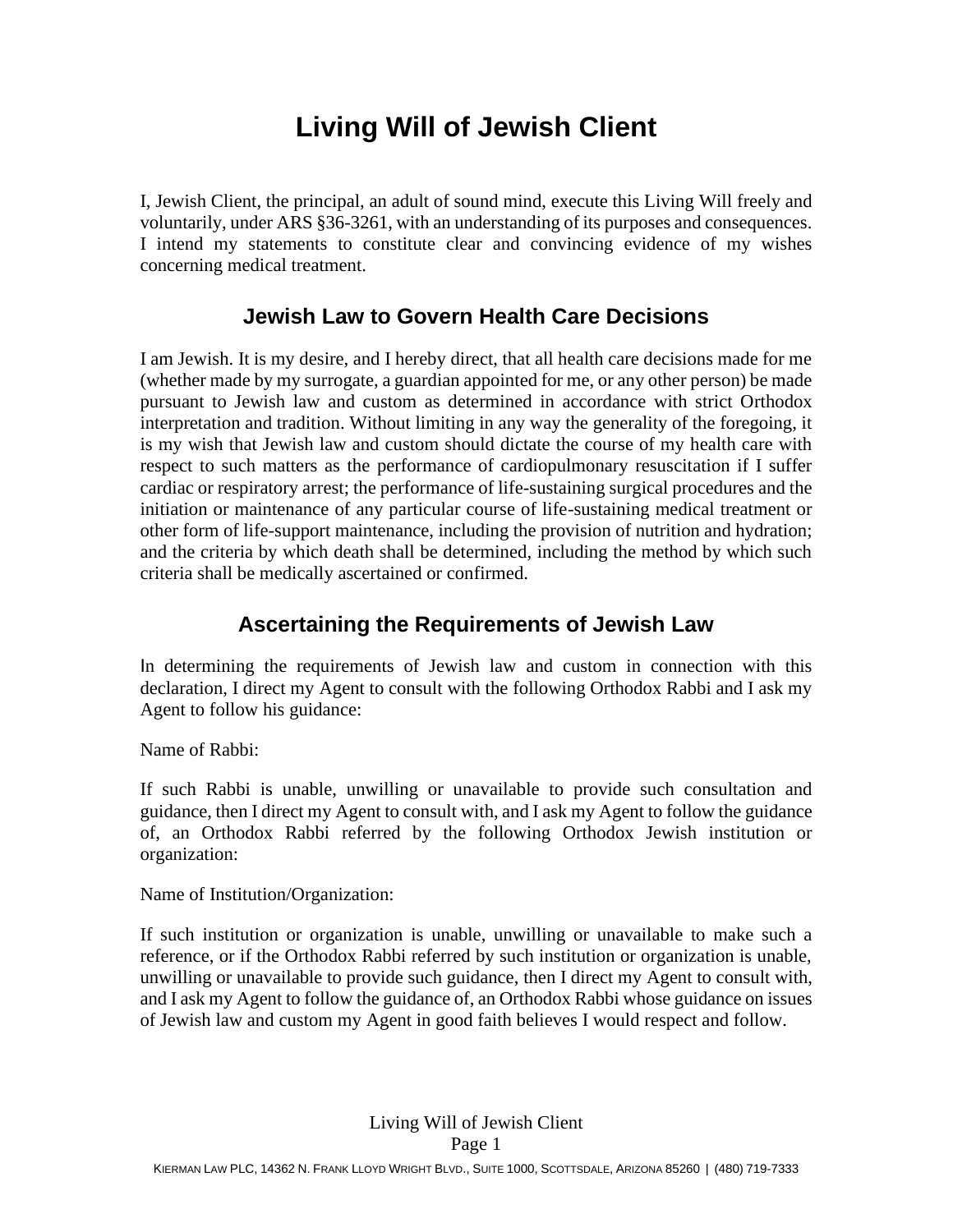## **Guidelines for the Cessation of Life-Sustaining Treatment**

If my death becomes imminent, I am in a persistent vegetative state, or I have a terminal illness or incurable condition, then I do not want my life to be prolonged and I do not want life-sustaining treatment, beyond comfort care, that would serve only to artificially delay the moment of my death. I want to die naturally, with only the administration of medication or the performance of any medical procedures deemed necessary to provide me with comfort and care or to alleviate pain, even though they may shorten my remaining life.

Notwithstanding my other directions I do want the use of all medical care necessary to treat my condition until my physicians reasonably conclude that my condition is terminal or is irreversible and incurable or I am in a persistent vegetative state.

Except as modified by any guidelines stated above, the term "life-sustaining treatment" shall include, without being limited to, nutrition and hydration administered by invasive procedures, antibiotics, respirators, pacemakers, renal dialysis, or any other mechanical devices designed to assist the functioning of organs; transfusion of blood and blood products; and in the event of cardiac or cardiopulmonary arrest, resuscitative procedures.

## **Pain Relief**

I consent to the administration of whatever pain-relieving drugs and surgical pain relieving procedures my Health Care Agent or surrogate, upon medical advice, believes may provide comfort to me, even though such drugs or procedures may lead to pharmaceutical addictions, lower blood pressure, lower levels of breathing, or may hasten my death. Even if artificial life support or aggressive medical treatment has been withdrawn or refused, I want to be kept as comfortable as possible, and I do not want to be neglected by medical or nursing staff.

#### **Statement of My Intent**

In the absence of my ability to give directions regarding the use of such life-sustaining treatment, it is my intent that this declaration be honored by my family and physicians as the final expression of my legal right to refuse medical or surgical treatment and to accept the consequences of such refusal.

This declaration is made after careful consideration and is in accordance with my strong convictions and beliefs. I want my wishes and directions as expressed in this declaration to be carried out to the extent permitted by law.

I declare to my family, my doctor and anyone else whom it may concern that the wishes I have expressed herein with regard to compliance with Jewish law and custom should be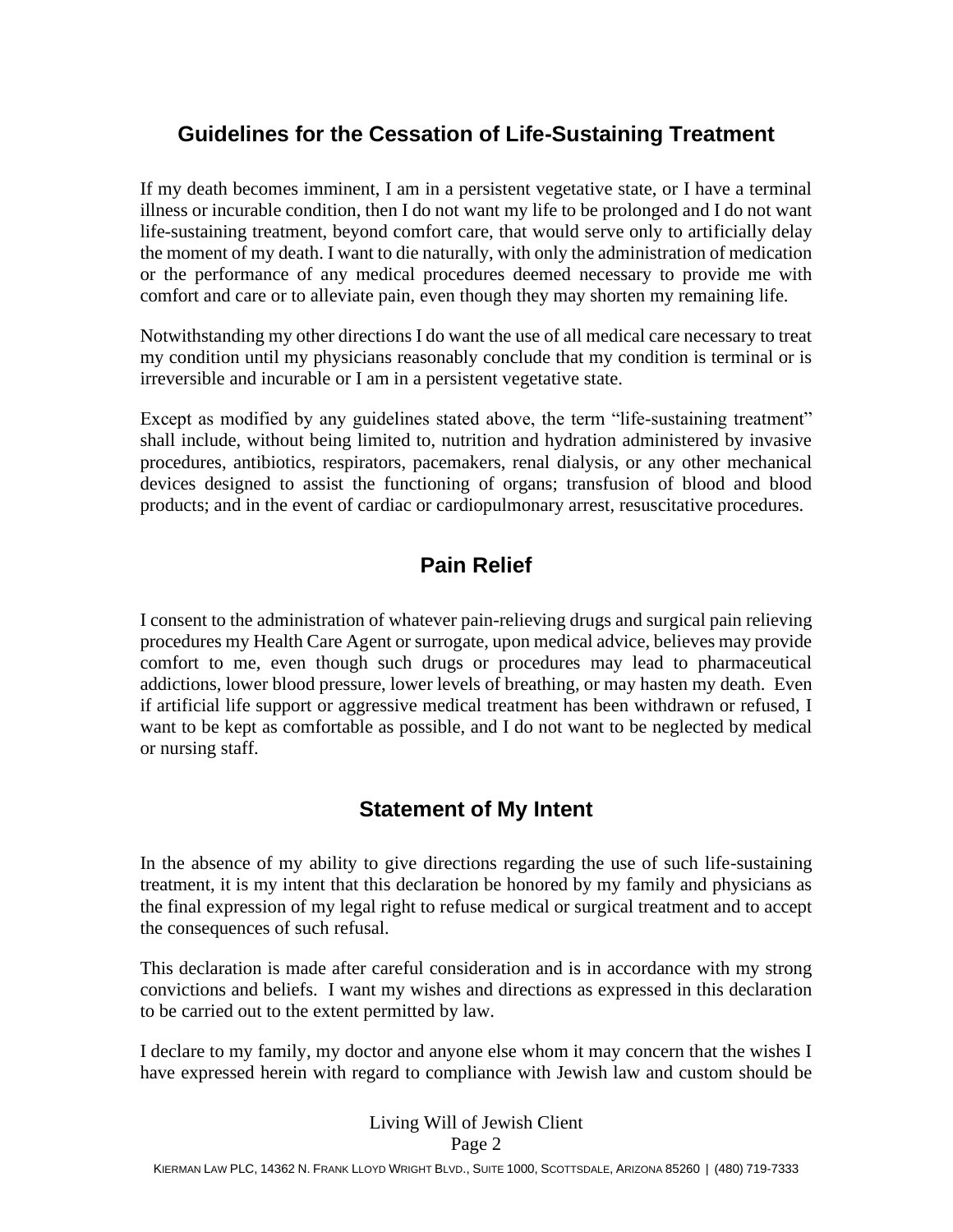treated as incontrovertible evidence of my intent and desire with respect to all health care measures and post-mortem procedures; and that it is my wish that the procedure outlined above should be followed in determining the requirements of Jewish law and custom.

## **Release of Liability**

I hereby release and hold harmless any person who, in good faith, terminates life-sustaining procedures in accordance with the guidelines in this declaration.

## **Validity of Copies**

Photocopies (photocopies include: facsimiles and digital or other reproductions, hereafter referred to collectively as "photocopy") of this instrument may be effective and enforceable as originals, and third parties are entitled to rely on photocopies of this instrument for the full force and effect of all stated terms.